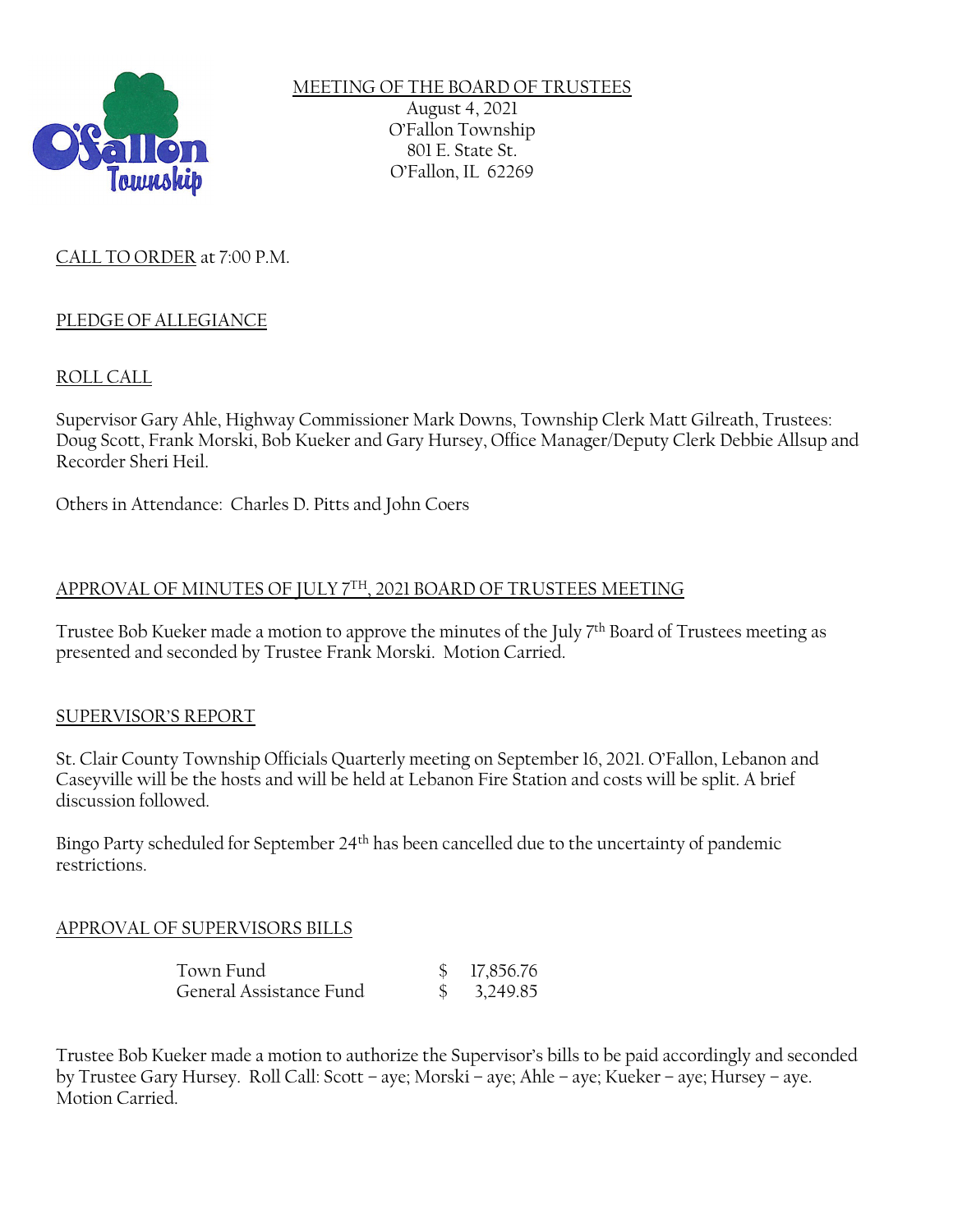## HIGHWAY COMMISSIONER'S REPORT

RaDAR report provided. (See attachment A)

Highway Commissioner Downs reported Kilian Corporation completed the overlay project with costs approximately \$17,000 lower than the original bid. Downs said he hasn't used them before but, was very pleased with their work. On Simmons Rd., they used a thermal plastic double line instead of painting. It lasts longer and stays reflective.

### APPROVAL OF HIGHWAY COMMISSIONER'S BILLS

| Permanent Road Fund | 546,655.12 |
|---------------------|------------|
| Road & Bridge Fund  | 33,117.32  |

Trustee Doug Scott made a motion to authorize the Highway Commissioner's bills to be paid accordingly and seconded by Trustee Gary Hursey Roll Call: Scott – aye; Morski – aye; Ahle – aye; Kueker – aye; Hursey – aye. Motion Carried.

### TOWN CLERK REPORT

Clerk Matt Gilreath reported a proposed annexation on Bethel Rd. Next, an appeal on property taxes was received for property located at 38 Timber Oak Dr. located in Seven Hills Estates.

Gilreath said he has been doing his online Clerk training, keeping in compliance, inquired about identification badges for the employees and officials. It would mostly pertain in an emergency situation; road clearings, etc. Gilreath said he will contact O'Fallon Township High School and see if they will make them for us. A brief discussion followed.

Lastly, Gilreath thanked the road district for an early morning call about a tree down in the road.

TRUSTEES REPORT

#### COMMITTEE REPORTS

#### SENIOR COMMITTEE REPORT

Trustee Doug Scott reported the Senior Committee met on July 27<sup>th</sup> and has set up to have a dinner on September 16<sup>th</sup> at 5:30 P.M. unless, new restrictions arise from the pandemic. A discussion followed.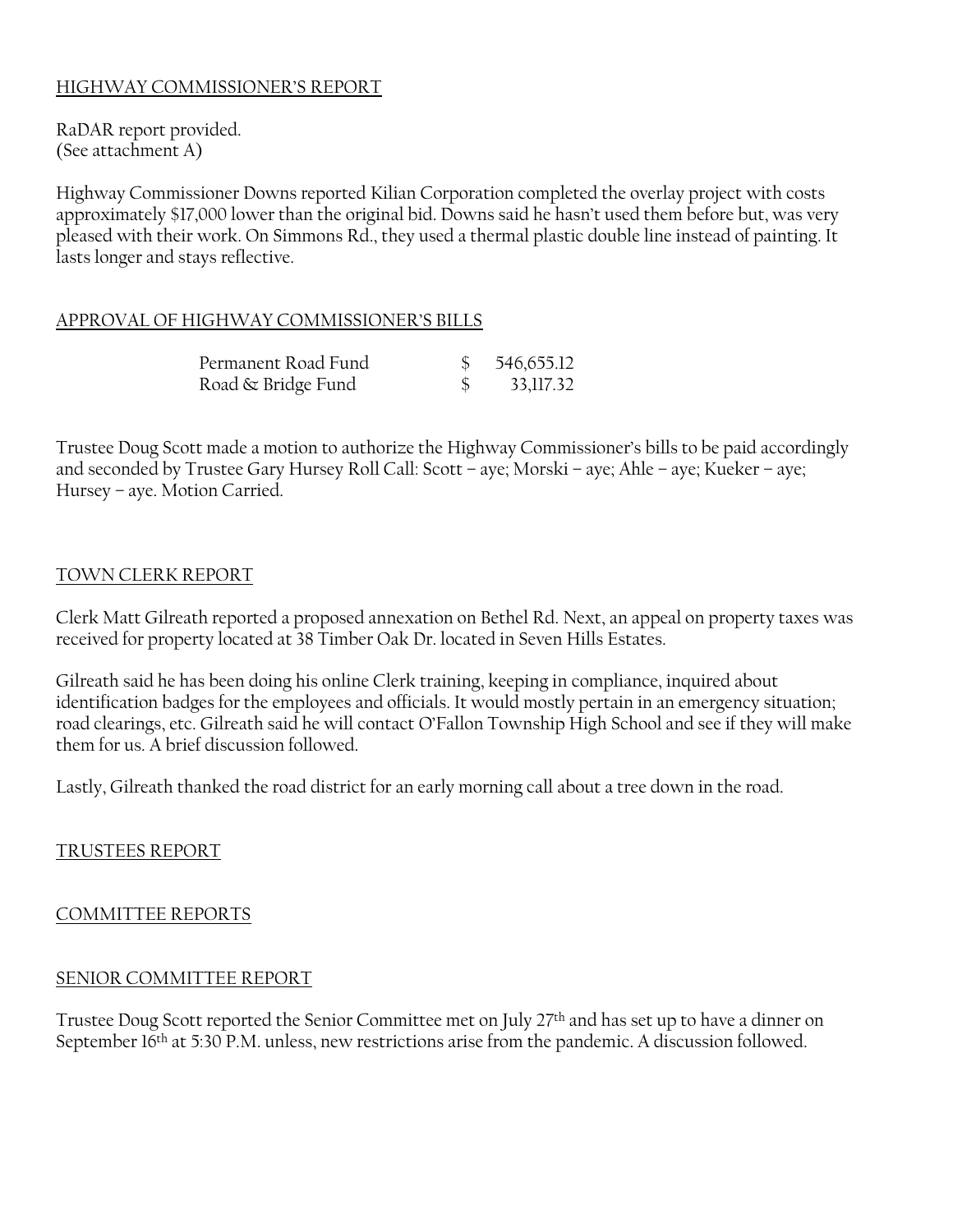## YOUTH REPORT

Clerk Matt Gilreath said he has reached out to some groups but, he is waiting until after Labor Day and schools are back in session.

### PLANNING REPORT

No report.

## AFTER PROM REPORT

No report.

## FOOD PANTRY REPORT

No report.

Trustee Gary Hursey introduced attendee, Charles Pitts who is a member of both, the O'Fallon Garden Club and the Afternoon Rotary Club. The Rotary Club is looking for a project; they want to see about joining with other groups, and get more refrigeration/freezer space for the O'Fallon Community Food Pantry. Mr. Pitts wanted to approach the Township first, since the Pantry is located on Township property. After some discussion it was decided for Mr. Pitts to come up with a plan, design, costs, etc. and then, present it to the Board at a later date. Trustee Gary Hursey volunteered to help Mr. Pitts with the project, if needed.

## RUMMAGE SALE REPORT

Trustee Bob Kueker reported the next sale is on Saturday, August 14th 7:00 A.M. – 12:00 P.M. Kueker spoke with the volunteer, Sue Witter and all seems to be going well. Help is usually needed after the sale; boxing up unsold items and clean up.

## UNFINISHED BUSINESS

None.

#### NEW BUSINESS

Approval of a hall rental request made by Community Property Management (Melanie) for the purpose of a Manors at Fairwood Hills H.O.A. meeting on Wednesday, August 25, 2021 from 6:00 p.m. to 8:00 p.m.